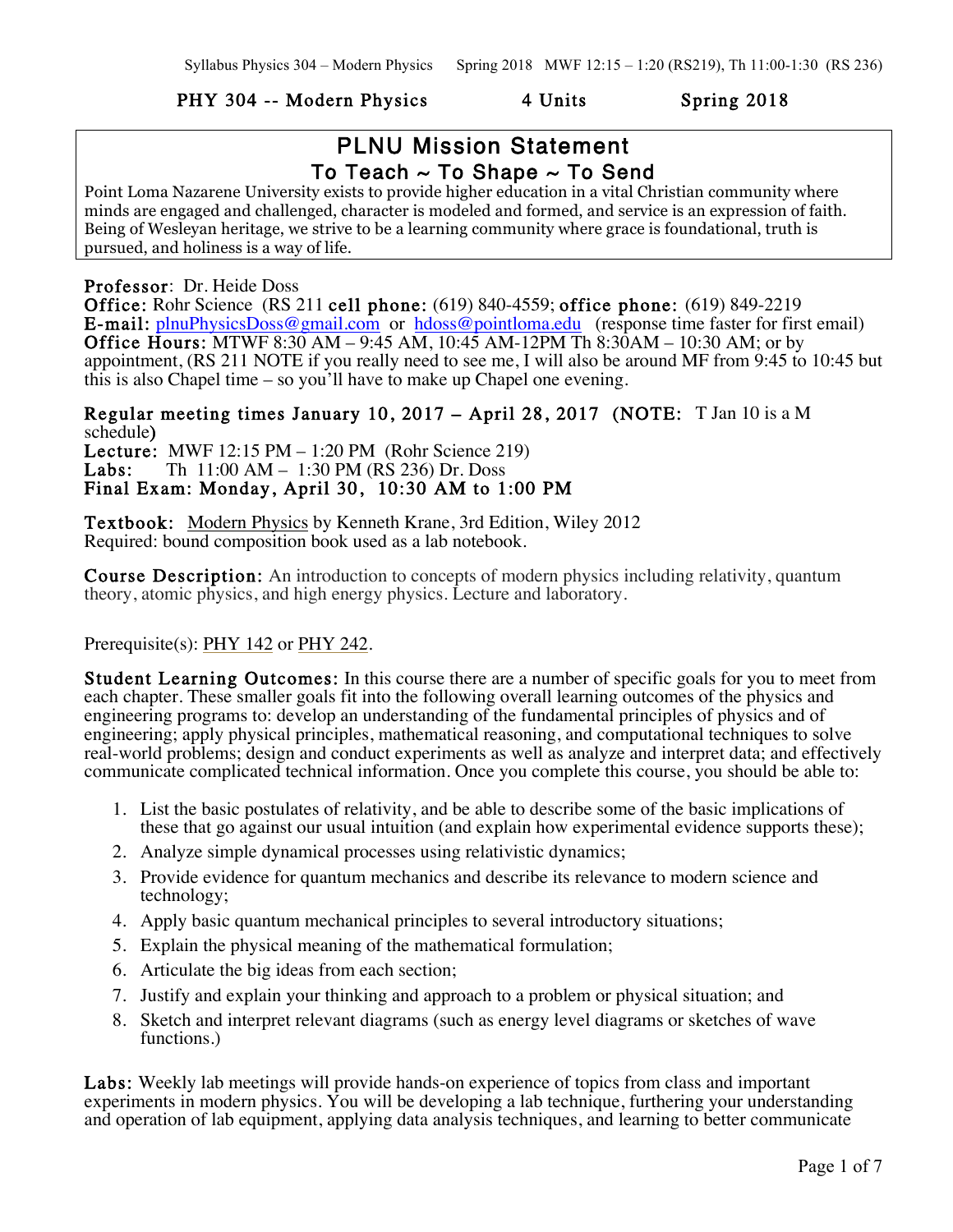findings. Labs will be preformed in pairs, with each individual submitting their own lab report. Labs are 25% of your total grade.

You must carry out and turn in lab reports for ALL assigned labs in order to pass the class.

Preclass Assignments: Each day of class there will about three questions to answer electronically. These will be due by 9:00 AM the day of class. Your responses to the pre-class questions are graded as follows: 2 = demonstrates reading of material and thinking about material; 1 = room for improvement;  $0 =$ unsatisfactory. Pre-class comprises 5% of your grade. Preclass assignments on a test day are part of the review for the exam.

Homework: Problems will be assigned throughout the course, and is essential to your learning the material. Problems in this course are largely analytic but will be complemented by computational methods. Problems should be worked neatly in clear logical steps. Solutions should be clear enough that one of your peers could easily follow what you did if they had not worked the problem before. Homework comprises 10% of your grade. HW sets are due at the beginning of class and will not be accepted late.

Classwork: Classwork cannot be made up. Any grade given for classwork may be embedded in the HW grade, the preclass grade, or lab grade depending on which category it best fits with.

Collaboration: Scientists and engineers collaborate, and I expect and encourage you to collaborate with your peers while working on homework and labs, however your work should be your own. The guideline is that you should have no trouble explaining or repeating the work you turn in. No homework solutions should look identical.

Late Work: Late work will not be accepted unless there is a documented emergency. Assignments are due as noted on the syllabus, in class, and on Canvas. Incompletes are only assigned in extremely unusual circumstances.

## You must take ALL the exams AND the final in order to pass the class.

Exams: There will be four in-class exams during the semester, each worth 10% of your grade. Exams make a total of 40% of your grade. You must take all exams to pass the course.

Missed Exam Policy: No make-up exams are allowed except for warranted circumstances. Arrangements must be made with me as soon as possible.

Final Exam - Date and Time: The final exam date and time is set by the university at the beginning of the semester and may not be changed by the instructor. This schedule can be found on the university website and in the course calendar. No requests for early examinations will be approved. Only in the case that a student is required to take three exams during the same day of finals week, is an instructor authorized to consider changing the exam date and time for that particular student.

The final is set for Monday, April 30, 2018 at 10:30 AM to 1:00 PM. Successful completion of this class requires taking the final examination on its scheduled day. The final examination schedule is posted on the Class Schedules site. No requests for early examinations or alternative days will be approved. The final exam is worth  $20\%$  of your grade.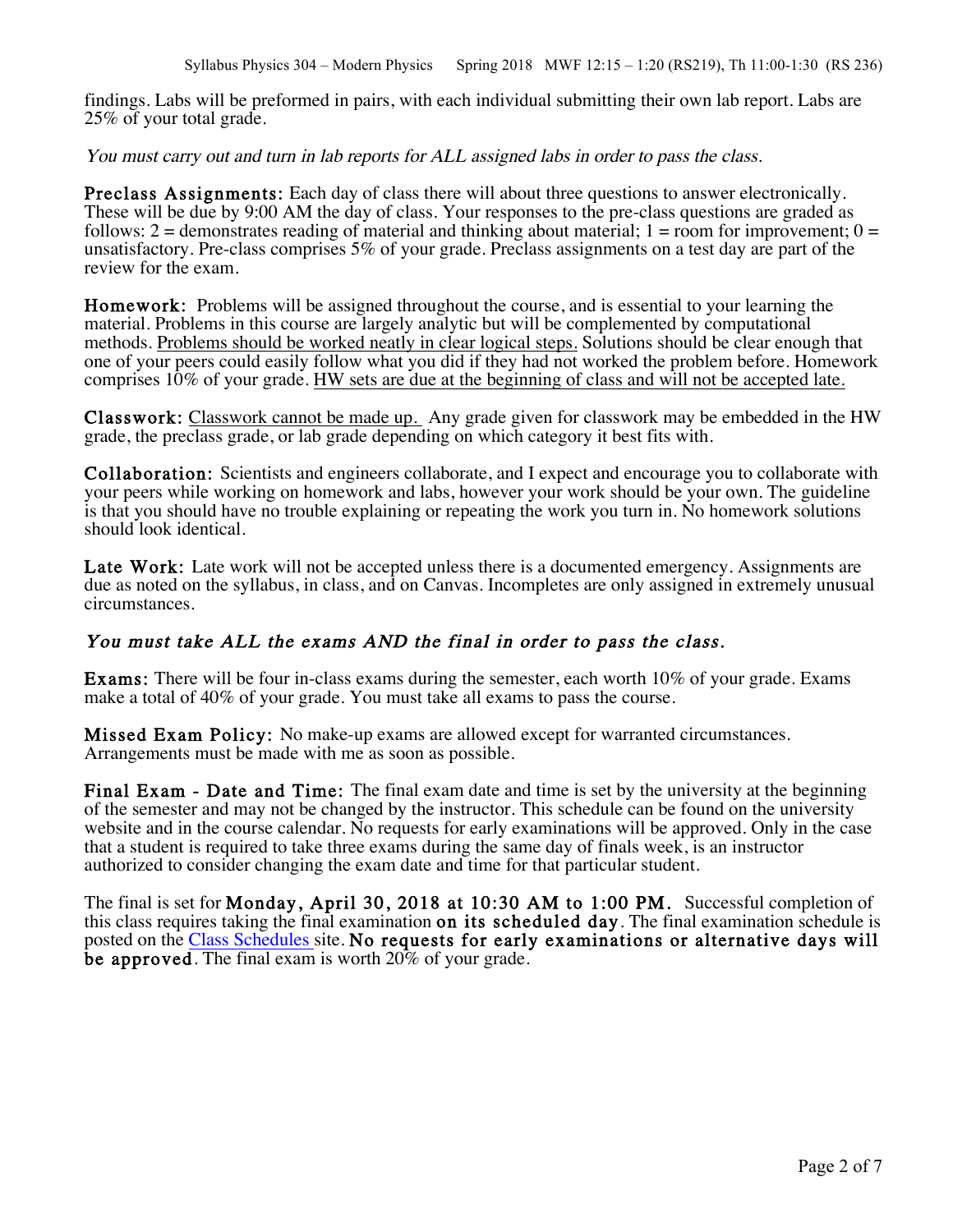Course Grade: The points you receive during the course are weighted accordingly:

| Component   | Weight                       |
|-------------|------------------------------|
| Pre-Class   | 5%                           |
| Homework    | 10%                          |
| Lab.        | 25%                          |
| Tests $(4)$ | $40\%$<br>(equally weighted) |
| Final Exam  | 20%                          |

The grade you earn in this course is based on the following scale:

| ----      |           |           |        |           |          |           |           |          |          |          |
|-----------|-----------|-----------|--------|-----------|----------|-----------|-----------|----------|----------|----------|
|           | A-        |           | В      |           |          |           |           |          |          |          |
| $S_{\ge}$ | 91.5      | 89.5      | 86.5   | 81.5      | 79.5     | 76.5      | $71 \sim$ | 69.5     | 66.5     | 61.5     |
| 91.5      | $>S \geq$ | $>S \geq$ | $>$ S≥ | $>S \geq$ | $>S\geq$ | $>S \geq$ | $>S\geq$  | $>S\geq$ | $>S\geq$ | $>S\geq$ |
|           | 89.5      | 86.5      | 81.5   | 79.5      | 76.5     | 71.5      | 69.5      | 66.5     | 61.5     | 59.5     |

#### Department Mission:

The Physics and Engineering Department at PLNU provides strong programs of study in the fields of Physics and Engineering. Our students are well prepared for graduate studies and careers in scientific and engineering fields. We emphasize a collaborative learning environment, which allows students to thrive academically, build personal confidence, and develop interpersonal skills. We provide a Christian environment for students to learn values and judgment, and pursue integration of modern scientific knowledge and Christian faith.

#### PLNU Attendance and Participation Policy:

Attendance is expected at each class session. In the event of an absence you are responsible for the material covered in class and the assignments given that day.

Regular and punctual attendance at all classes is considered essential to optimum academic achievement. If the student is absent from more than 10 percent of class meetings, the faculty member can file a written report, which may result in de-enrollment. If the absences exceed 20 percent, the student may be deenrolled without notice until the university drop date or, after that date, receive the appropriate grade for their work and participation. See

http://catalog.pointloma.edu/content.php?catoid=24&navoid=1581#Class\_Attendance in the Undergraduate Academic Catalog.

#### Class Enrollment:

It is the student's responsibility to maintain his/her class schedule. Should the need arise to drop this course (personal emergencies, poor performance, etc.), the student has the responsibility to follow through (provided the drop date meets the stated calendar deadline established by the university), not the instructor. Simply ceasing to attend this course or failing to follow through to arrange for a change of registration (drop/add) may easily result in a grade of F on the official transcript.

## Academic Accommodations:

If you have a diagnosed disability, please contact PLNU's Disability Resource Center (DRC) within the first two weeks of class to demonstrate need and to register for accommodation by phone at 619-849-2486 or by e-mail at DRC@pointloma.edu. See Disability Resource Center for additional information. For more details see the PLNU catalog:

http://catalog.pointloma.edu/content.php?catoid=24&navoid=1581#Academic\_Accommodations

Students with learning disabilities who may need accommodations should discuss options with the instructor during the first two weeks of class.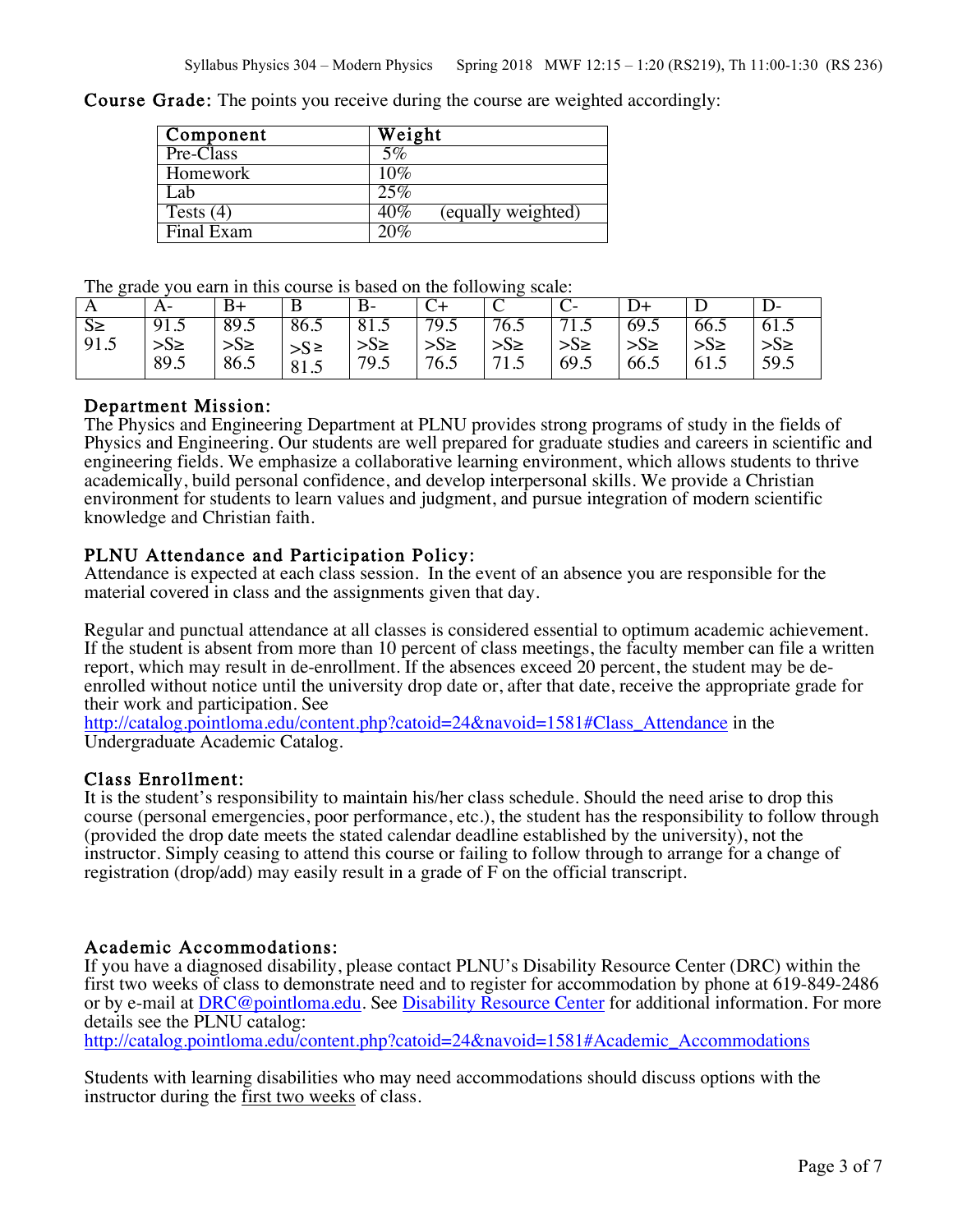Credit Hour:<br>In the interest of providing sufficient time to accomplish the stated course learning outcomes, this class meets the PLNU credit hour policy for any 4 unit class delivered over 15 weeks. Specific details about how the class meets the credit hour requirements can be provided upon request.

Copyright Protected Materials:<br>Point Loma Nazarene University, as a non-profit educational institution, is entitled by law to use materials protected by the US Copyright Act for classroom education. Any use of those materials outside the class may violate the law.

PLNU Academic Honesty Policy:<br>Students should demonstrate academic honesty by doing original work and by giving appropriate credit to the ideas of others. Academic dishonesty is the act of presenting information, ideas, and/or concepts as one's own when in reality they are the results of another person's creativity and effort. A faculty member who believes a situation involving academic dishonesty has been detected may assign a failing grade for that assignment or examination, or, depending on the seriousness of the offense, for the course. Faculty should follow and students may appeal using the procedure in the university Catalog. See http://catalog.pointloma.edu/content.php?catoid=24&navoid=1581#Academic\_Honesty for definitions of kinds of academic dishonesty and for further policy information.

FERPA Policy: In compliance with federal law, neither PLNU student ID nor social security number should be used in publicly posted grades or returned sets of assignments without student written permission. This class will meet the federal requirements by distributing grades and papers individually. Also, in compliance with FERPA, you will be the only person given information about your progress in this class unless you have designated others to receive it in the "Information Release" section of the student portal. See Policy Statements in the undergrad academic catalog.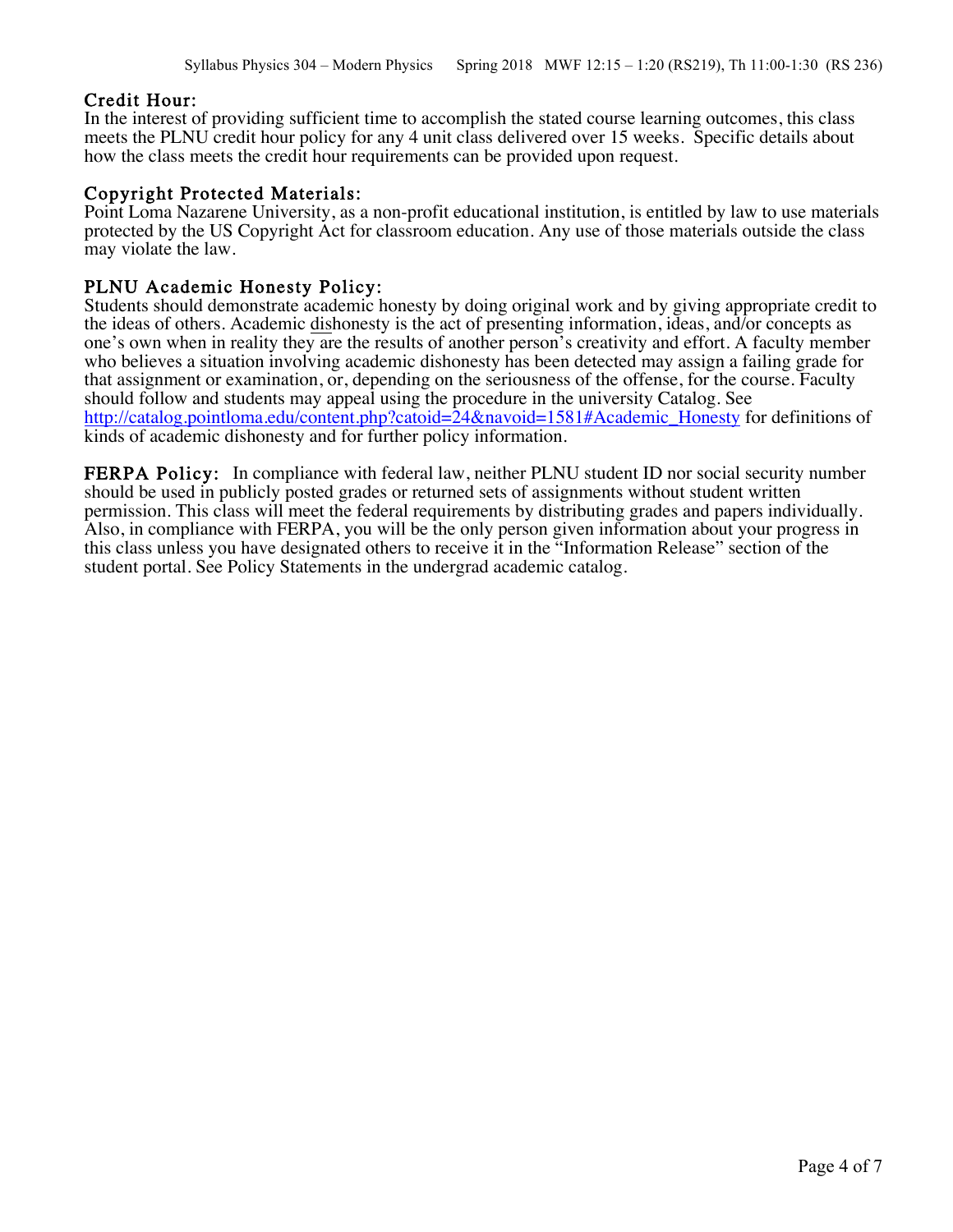## Tentative Syllabus – subject to updates<br>Note: time spent outside of class should be 2 to 3 hours per credit hour per week.

| Date                          | <b>Topics and Readings</b>                                                                  | Assignments                             | Labs $(Th)$                                                                        |
|-------------------------------|---------------------------------------------------------------------------------------------|-----------------------------------------|------------------------------------------------------------------------------------|
| 1/9/18<br>$T = M$<br>schedule | Intro; Classical Physics and its<br>limitations Ch 1.1-1.4                                  | pre-class1<br>(due $1/11/2016 - 10$ pm) |                                                                                    |
| 1/10/18<br>W                  | Intro; Classical Physics and its<br>limitations Ch 1.1-1.4<br>Special Relativity Ch 2.1-2.2 | pre-class 2 due                         | Th $1/11/18$<br>Lab 1: Intro to Lab,<br>Working with data<br>Uncertainty.          |
| 1/12/18<br>F                  | Special Relativity Ch 2.3-2.4                                                               | pre-class 3 due<br>HW 1 due             |                                                                                    |
| 1/15/18<br>M                  | No Classes -<br>Martin Luther King Day                                                      |                                         |                                                                                    |
| 1/17/18<br>W                  | Special Relativity Ch 2.5-2.6<br>Group Work: Special Relativity<br>Exercise                 | pre-class 4 due                         | Th 1/18/18<br>Lab 2: Intro to LaTeX<br>Intro to Lab Write-Ups,<br>Michelson Morley |
| 1/19/18<br>F                  | Special Relativity Ch 2.7-2.9                                                               | pre-class 5 due<br>HW 2 due             |                                                                                    |
| 1/22/18<br>M                  | Ch 3.1-3.3                                                                                  | pre-class 6                             |                                                                                    |
| 1/24/18<br>W                  | Particle like properties of EM<br>radiation Ch 3.1-3.3                                      | pre-class 7 due                         | Th 1/25/18<br>Lab 3: Lab Write-Ups,<br>Michelson Morley                            |
| 1/26/18<br>F                  | Particle like properties of EM<br>radiation Ch 3.4-3.6                                      | pre-class 8 due<br>HW 3 due             |                                                                                    |
| 1/29/18<br>M                  | Wavelike properties of particles<br>$Ch 4.1 - 4.2$                                          | pre-class 9 due                         |                                                                                    |
| 1/31/18<br>W                  | Wavelike properties of particles<br>Ch 4.3-4.4                                              | pre-class 10 due                        | Th 2/1/18<br>Lab 4: Michelson Morley                                               |
| 2/2/18<br>${\bf F}$           | Wavelike properties of particles<br>$Ch$ 4.5-4.7                                            | pre-class 11 due<br>HW 4 due            |                                                                                    |
| 2/5/18<br>M                   | Review and catch up<br>--de Broglie worksheet?                                              | pre-class 12 due                        |                                                                                    |
| 2/7/18<br>W                   | Exam 1 (Chapters 2-4)                                                                       | pre-class 13 due<br>(review)            | Th 2/8/18<br>Lab 5: Lab Rotations<br>(see end of syllabus for<br>details)          |
| 2/9/18<br>F                   | Schrödinger's Equation Ch 5.1-5.3                                                           | pre-class 14 due<br>HW 5 due            |                                                                                    |
| 2/12/18<br>M                  | Schrödinger's Equation Ch 5.4                                                               | pre-class 15 due                        |                                                                                    |
| 2/14/18<br>W                  | Schrödinger's Equation Ch 5.5-5.6<br>--Schrödinger Worksheet?                               | Pre-class 16 due                        | Th 2/15/18<br>Lab 6: Lab Rotations                                                 |
| 2/16/18<br>F                  | Rutherford-Bohr Model Ch 6.1-6.3                                                            | pre-class 17 due<br>HW 6 due            |                                                                                    |
| 2/19/18<br>M                  | Rutherford-Bohr Model Ch 6.4-6.6                                                            | pre-class 18 due                        |                                                                                    |
| 2/21/18<br>W                  | Rutherford-Bohr Model Ch 6.6-6.8                                                            | pre-class 19 due                        | Th 2/22/18<br>Lab 7: Lab Rotations                                                 |

Pre-class assignments due on Canvas by 9:00 AM; HW due every Friday at 12:15 PM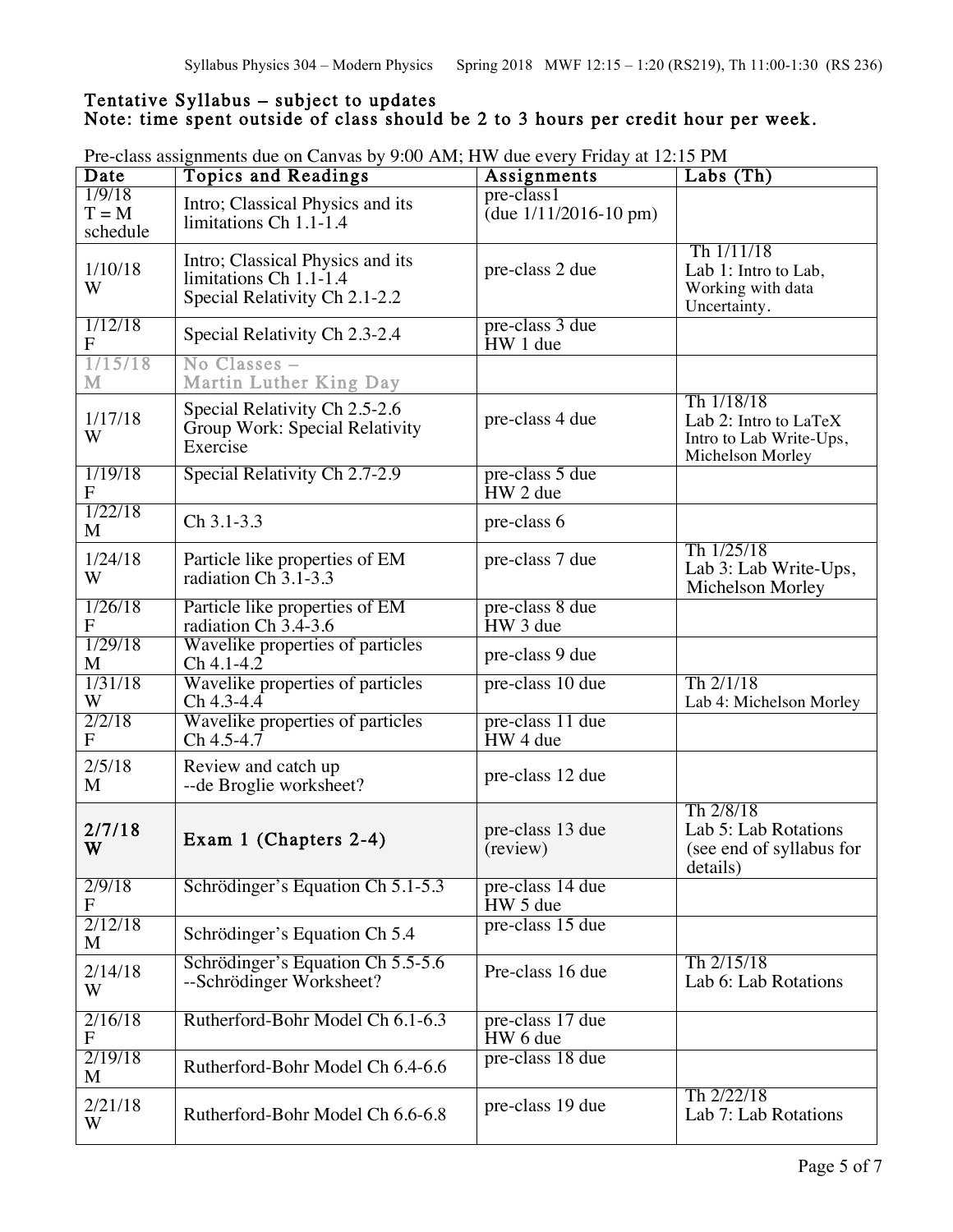| Date                                 | <b>Topics and Readings</b>                                      | Assignments                                       | Labs(Th)                            |
|--------------------------------------|-----------------------------------------------------------------|---------------------------------------------------|-------------------------------------|
| 2/23/18<br>${\bf F}$                 | Hydrogen atom Ch 7.1-7.3                                        | pre-class 20 due<br>HW 7 due                      |                                     |
| 2/26/18<br>M                         | Hydrogen atom Ch 7.4-7.5                                        | pre-class 21 due                                  |                                     |
| 2/28/18<br>W                         | Hydrogen atom Ch 7.6-7.9                                        | pre-class 22 due                                  | Th 3/1/18<br>Lab 8: Lab Rotations   |
| 3/3/17<br>${\bf F}$                  | Exam 2 $(Ch 5-7)$                                               | pre-class 23 due (review)<br>HW 8 due             |                                     |
| $3/5 - 9/18$                         | No Classes - Spring Break                                       |                                                   |                                     |
| 3/12/18<br>M                         | Many-electron atoms Ch 8.1-3<br>(Mid semester grades)           | pre-class 24 due                                  |                                     |
| 3/14/18<br>W                         | Many-electron atoms Ch 8.4-5<br>mid semester grades distributed | pre-class 25 due                                  | Th 3/15/18<br>Lab 9: Lab Rotations  |
| 3/16/18<br>$\mathbf F$               | Many-electron atoms Ch 8.6-7; 9.1                               | pre-class 26 due<br>HW 9 due                      |                                     |
| 3/19/18<br>M                         | Molecular Structure Ch 9.2-9.3                                  | pre-class 27 due                                  |                                     |
| 3/21/18<br>W                         | Molecular Structure Ch 9.4-9.6                                  | pre-class 28 due<br>HW 10 due                     | Th 3/22/18<br>Lab 10: Lab Rotations |
| 3/23/18<br>$\mathbf F$               | Statistical physics Ch 10.1-10.3                                | pre-class 29 due                                  |                                     |
| 3/26/18<br>M                         | Statistical physics Ch 10.4-10.7                                | pre-class 30 due<br>HW 11 due                     |                                     |
| 3/28/18<br>W                         | Exam 3 (Ch 8-10)                                                | pre-class 31 due                                  | no lab this week                    |
| $3/29 - 4/2$                         | No Classes - Easter Recess                                      |                                                   |                                     |
| 4/4/18<br>W                          | Solid State Ch 11.1-11.4.4                                      | pre-class 32 due                                  | Th 4/5/18<br>Lab 11: Lab Rotations  |
| 4/6/18<br>$\mathbf{F}$               | Solid State Ch 11.4-11.8                                        | pre-class 33 due<br>HW 12 due                     |                                     |
| 4/9/18<br>M                          | Nuclear structure and radioactivity<br>Ch 12.1-12.5             | pre-class 34 due                                  |                                     |
| 4/11/18<br>W                         | Nuclear structure and radioactivity<br>Ch 12.6-12.9             | pre-class 35 due                                  | Th 4/12/18<br>Lab 12: Lab Rotations |
| 4/13/18<br>$\boldsymbol{\mathrm{F}}$ | Nuclear structure and radioactivity<br>Ch 12.6-12.10            | pre-class 36 due<br>HW 13 due                     |                                     |
| 4/16/18<br>M                         | <b>Elementary Particles Ch 14.1-3</b>                           | pre-class 37 due                                  |                                     |
| 4/18/18<br>W                         | <b>Elementary Particles Ch 14.4-6</b>                           | pre-class 38 due                                  | Th 4/19/18<br>Lab 13: Lab Rotations |
| 4/20/18<br>F                         | <b>Elementary Particles Ch 14.6-8</b>                           | pre-class 39 due<br>HW 14 due                     |                                     |
| 4/23/18<br>M                         | Review                                                          | pre-class 40 due (review)                         |                                     |
| 4/25/18<br>W                         | EXAM 4 Ch 11,12,14                                              | pre-class 41 due (review)                         | Th 4/26/18<br>Lab 14: Lab Rotations |
| 4/27/18<br>$\mathbf F$               | Review                                                          | pre-class 42 due (review)<br>$HW 15$ due (review) |                                     |
| 4/30/18<br>M                         | FINAL EXAM 10:30 am -<br>$1:00$ pm                              |                                                   |                                     |
|                                      | Grades turned in by May 13                                      |                                                   |                                     |